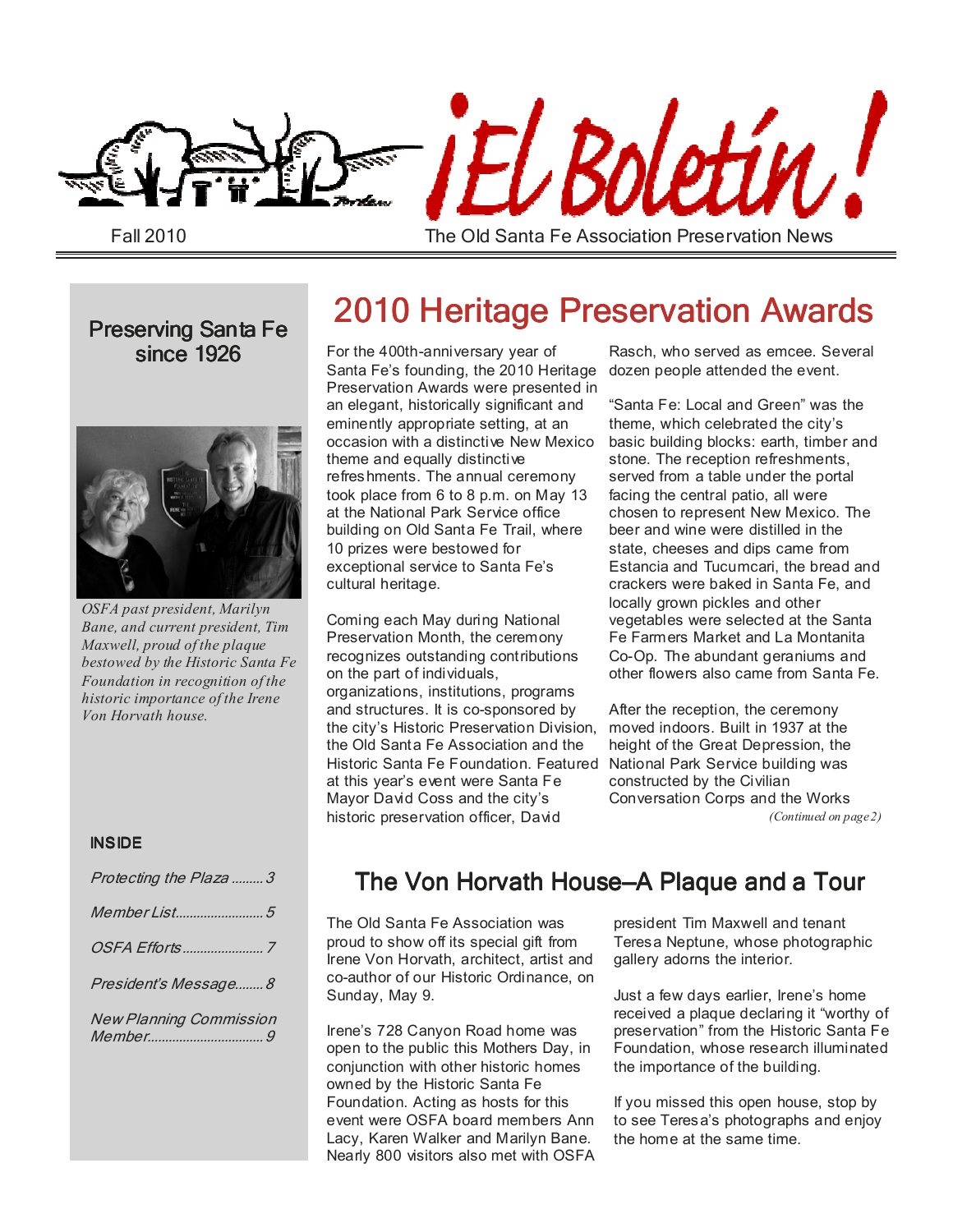

Attendees enjoyed creative local food in the sunny courtyard of the National Park Service building.



Carlos Gilbert principal, Jennifer Sallee; Associate Superintendent Denise Johnston; Superintendent Bobbie Gutierrez, and architect Claudio Vigil received an award for renovation of Carlos Gilbert School.



Howard Bryan (in hat) amuses listeners with his wry accounts of New Mexico history.

#### *Heritage Awards (Continued from page 1)*

Progress Administration. With adobe walls ranging from 3 to 5 feet thick, the structure totals 24,000 square feet. Vigas and hand-hewn squared beams support the flat roof, and other authentic traditional features include hewn lintels, canales, hammered-tin chandeliers, hand-carved furniture of Spanish Colonial design, and massive buttresses modeled to resemble a Southwestern mission.

Seven awards were presented by the city. They were:

The Mayor's Award for Excellence in Preservation was given to Albuquerque writer and historian Howard Bryan, author of "Santa Fe Tales and More" and several other books. In accepting the honor, Bryan regaled the audience with true stories from the past, ranging from humorous to touching to tragic to violent.

The Architectural Preservation Award-Non-Residential was given to Carlos Gilbert Elementary School at 300 Griffin St., for a historically sensitive major renovation of this downtown structure. Built in 1942 in the Territorial Revival style, the school was remodeled in 1947 by famed architect John Gaw Meem. Accepting the award were Santa Fe Public Schools superintendent Bobbie Gutierrez, associate superintendent Denise Johnston; Carlos Gilbert principal Jennifer Sallee, and project architect Claudio Vigil.

The Architectural Preservation Award-Residential was given to the vernacular casita at 451 Amado St., owner Nick Heil, architect Jonah Stanford.

The Compatible New Construction Award-Residential was given to an addition to the Territorial Revival house at 1045 Camino Rancheros, owner Tom Spier, architect Beverly Spears.

The Sara Melton Award for sensitive maintenance and/or rehabilitation of a recognized historic structure was given to the Cathedral Basilica of St. Francis at 213 Cathedral Place, which underwent a major exterior and interior

restoration that began in 2008 and was completed earlier this year. Present to accept the award was project architect Jake Rodriguez and Jim Cutropia, the cathedral's director of finance and administration. The award was named for an ardent local preservationist.

The **Archaeology Award**, recognizing contributions to the pre-history and/or Santa Fe history through archaeology, was given to Cordelia Thomas Snow, who has extensively studied New Mexico's Spanish settlers between 1540 and the mid-20th century, and has recently lectured on "Luxury Goods Transported over the Camino Real" from Mexico City to Santa Fe, beginning in the early 1600s.

The Service Award was given to author/ archaeologist Jason Shapiro for his work as a member of the city's Archaeological Review Committee, which he chaired for two years. His most recent book, "Before Santa Fe," studies the native people who inhabited the region before the Spanish arrived. He also has lectured on the subject.

In addition to the official city awards, three additional honors were bestowed by the Old Santa Fe Association and the Historic Santa Fe Foundation. They were:

OSFA's Community Service Award was given to the Santa Fe New Mexican, "The West's Oldest Newspaper,"which traces its origins to 1849. Accepting the award--for "continuing concern and coverage of Santa Fe's social environment, the lives and traditions of its citizens, its interest in preserving the character of the city, and its enduring contributions to the community"--was editor and publisher Robin M. Martin.

OSFA's own **Sara Melton Award** was given to Elaine Bergman, executive director of the Historic Santa Fe Foundation--recognized as "one who honors the character of our beloved city with passion, persistence, intelligence and commitment in the finest community spirit exemplified by Sara Melton." Elaine has been an innovative director who has developed new

*(Continued on page 3)*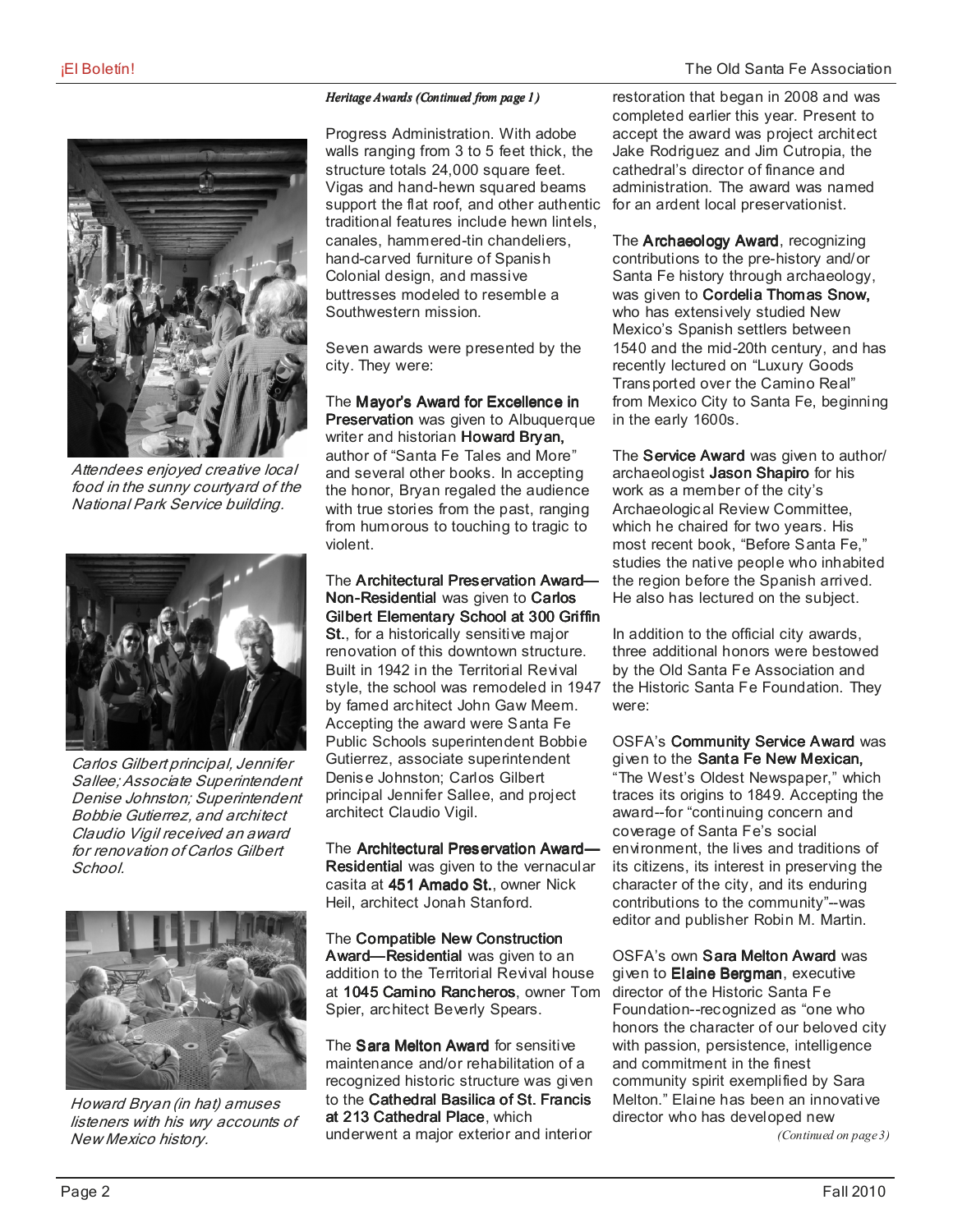#### *Heritage Awards (Continued from page 2)*

programs and revived old Foundation traditions. Among the most recent were the Fiesta celebration and a series of "fireside chat" presentations by longtime Santa Feans drawing upon their rich memories of days gone by.

The HSFF Stewardship Award was given to the Feynes-Curtin House (also known as the Paloheimo House and the Acequia Madre House) at 614 Acequia

Madre. Built in the summers of 1925 and 1926 in Territorial Revival style on a four-acre site, with adobe bricks manufactured on the grounds, the house still has its original furnishings and is surrounded by a magnificent and historical garden. Until her death in 1999 at the age of 95, it was the residence of the first owner's granddaughter, Lenora Curtin Paloheimo, and then it passed into the protection of a living trust.

# Protecting the Santa Fe Plaza

As part of its commitment to keep an eye on Santa Fe's heritage and development, OSFA asked boardmember John Pen La Farge to serve on the Plaza Roundtable, the mayor's adhoc committee to examine the Plaza and its life.

The roundtable was made up of Plaza merchants, representatives of organizations that use the Plaza, and preservationists. Work began in 2009 and continued until the beginning of summer, 2010.

The mandate of the committee was to examine every aspect of the Plaza: the grass and trees, and their maintenance; the Plaza "furniture," including signs and electrical boxes; everyday use of the Plaza by citizens, surrounding merchants, and the vendors who sell on the Plaza itself; and the organizations and events that use the Plaza as their gathering-place. The mandate, further, was to "manage and maintain the authenticity" of the Plaza, to which end Pen was appointed.

The roundtable took testimony from a spectrum of citizens, including the eight events that are permitted to use the Plaza, by ordinance (the Fourth of July Pancake Breakfast, Spanish Market, the Contemporary Spanish Market, Indian Market, Challenge New Mexico, Girls Inc., the Fiesta, and the Labor Day Arts and Crafts Fair). Several problems became apparent: the grass and the trees are under constant stress and wear; there are people and dogs who misuse the Plaza to beg, or to live in, or

who befoul it; the authenticity and quality of goods sold on the Plaza, both at large events and by the daily vendors is not always what it is supposed to be; the Plaza events have grown over the years in size and in scope and, further, have become dependent on the Plaza for their fund-raising, even though this was not intended; there is a complication of ordinances that govern the Plaza from different periods and with different intents; in addition, some ordinances are not enforced or are enforced only on occasion; the Plaza merchants feel unfair competition from both the large events and from the daily vendors, especially when goods sold are of questionable authenticity; too many events have part or all of their fees waived by the city, costing the city considerable money; last, one of the reasons the Plaza has trouble sustaining its many uses and events is that the city has never pursued its stated intention to make the railyard an alternative to the Plaza.

In sum, the roundtable felt the Plaza is being "loved to death."

The recommendations of the roundtable have been given to the Public Works Committee, which has directed city staff to give more detail to some of the roundtable's ideas.

A summary of the recommendations follows:

1. Use of the Plaza should be limited to the eight large events already

*(Continued on page 4)* 



In 2009, OSFA objected to a plan to replace the Plaza benches. The Plaza Roundtable called for continued Historic Design Review Board approval for changes to Plaza furniture.

…the roundtable felt that the Plaza is being "loved to death<sup>"</sup>



As did so many Santa Feans, OSFA has opposed the large utility panel box on the Plaza. The Plaza Roundtable called for its removal.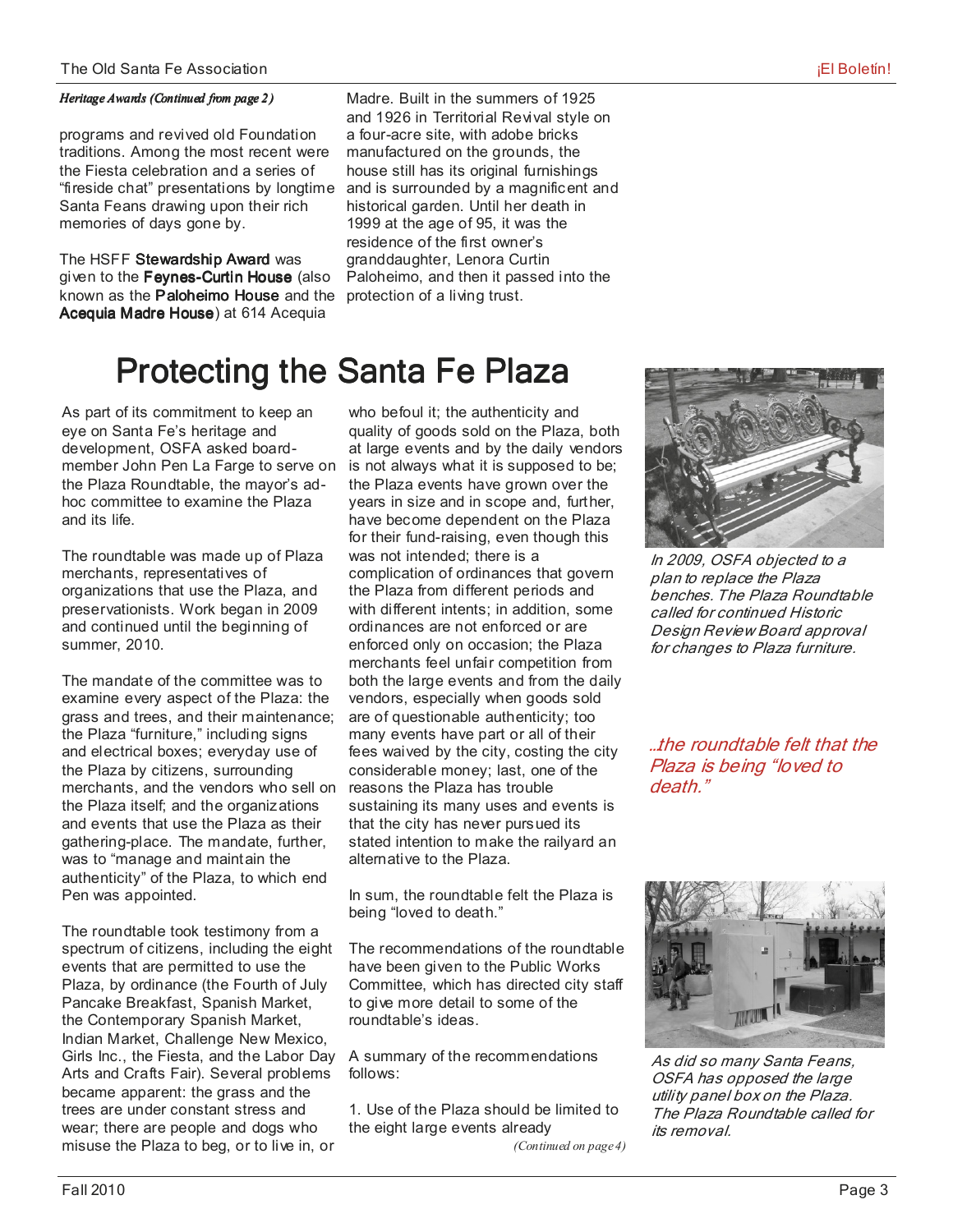#### *Protecting the Plaza (Continued from page 3 (Continued 3 )*

permitted, with the exception of brief events such as parades, the summer bandstand, or the lighting of the Christmas tree.

2. All events' booths and tables should stay off the grass and be encouraged to use the streets surrounding the Plaza.

3. Because events tend to grow over the years, where and how an event can grow should be examined.

4. All events that include the sale of goods, as well as all daily vendors, should be given a set of unified and juried criteria that the goods must meet. The standards should include quality, place of origin, maker, materials, and authenticity. Enforcement should include unannounced inspections.

Failure to comply with standards should result in cancellation of the right to use the Plaza.

All events should bear all associated costs.

The city should better and more fairly police display of city business licenses and payment of taxes. The city should work with all events to provide equitable city services and pricing, as well as to require that events staff their events properly, including street closures.

5. If the city wishes to encourage the use of the railyard, then incentives and encouragements must be given to events that might move there.

6. The city should plan for the health and replacement of trees on the Plaza with an eye to creating a twenty-year plan.

The city should be aware of the expense of maintaining the grass on the Plaza and should fully fund maintenance of the grass. The use of chains or ropes to close portions of the Plaza should be minimized.

Because there are both people and dogs who are befouling the Plaza or living there, wording ought to be added to existing way-signs as to what is or is not allowed on the Plaza.

7. Regarding Plaza "furniture," first, the seven-foot electrical box should be removed.

Second, all Plaza "furniture" – benches, trash containers, recycling containers, and newspaper-vending machines – should be of a design harmonious with the history and cultural tradition of Santa Fe. If "furniture" is changed or added, the central consideration should be whether it is better reflective of the history and culture of Santa Fe, and changes must go before the Historic Design Review Board for approval.

8. The roundtable recommended more toilets in the general Plaza area.

9. The roundtable recommended more effective enforcement of all ordinances pertaining to the Plaza and its uses.

In conclusion, the roundtable said the Plaza is a lovely and beloved space that deserves the utmost care and should be governed by the essential Cultural Landscape Report. Thereby, the city ought to review all the ordinances that apply to the Plaza with an eye to making them more coherent, consistent, and enforceable.

### OSFA Board of **Directors**

Tim Maxwell, President 820-1299

Rad Acton, Vice President 983-5175

John Pen La Farge, Secretary 983-8377

Tom Spray, Treasurer 986-1531

#### **Directors**

Marilyn Bane Randall Bell Deanna Einspahr Richard Ellenberg C. Jill Grady Frank Katz Ann Lacy Maurice Lierz Bill Loeb Joanne McCarthy Richard McCord Wayne Nichols Brad Perkins Jane Petchesky Karen Walker Mac Watson

#### Ex-Officio

Eric Blinman, Ph.D. Department of Cultural Affairs

Stephen Post, Chair Historic Santa Fe Foundation

Elaine Bergman, Executive Director Historic Santa Fe Foundation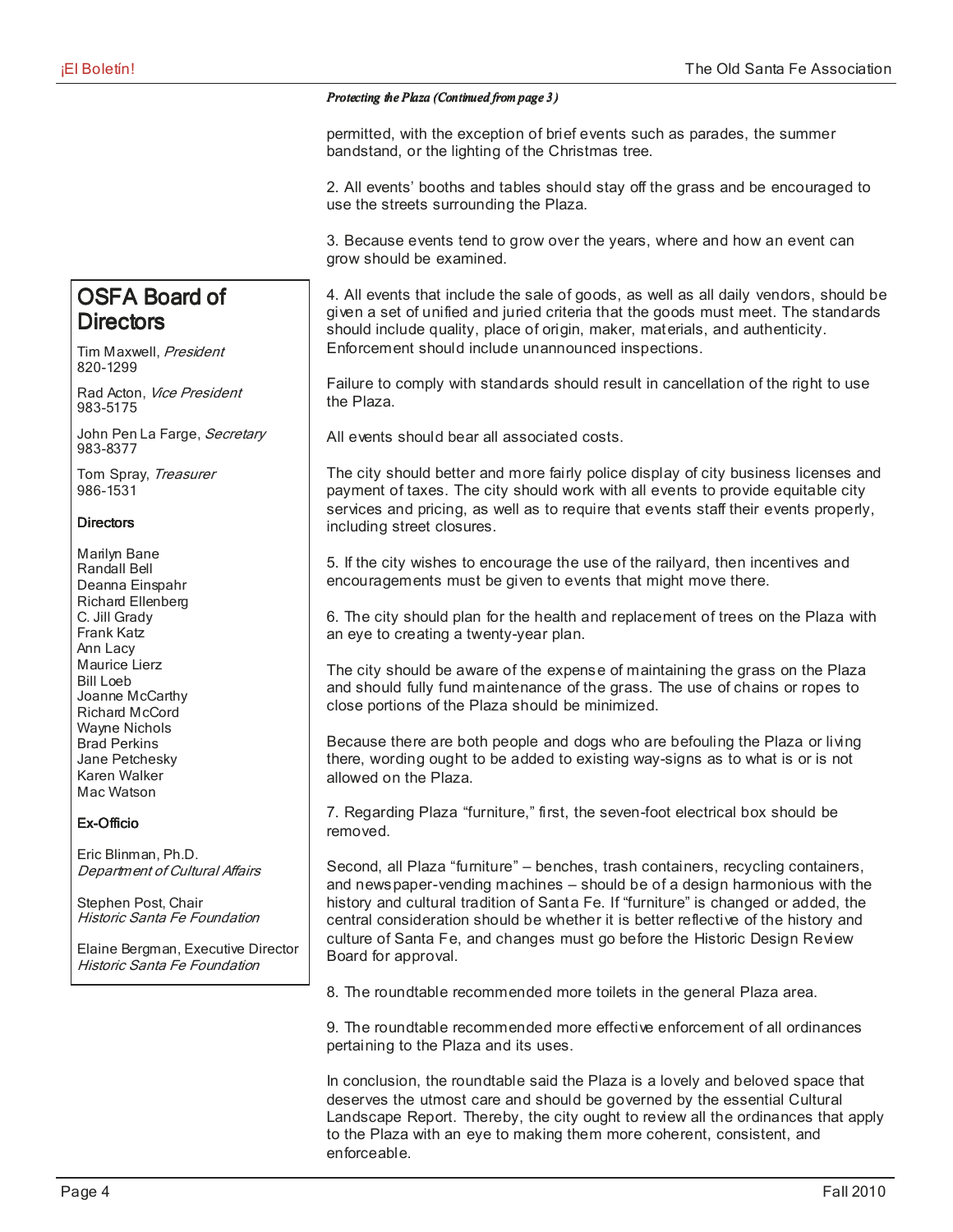

#### LIFETIME MEMBERS

T, T & G Family Dan & Terri Guy Kathleen Howard Norma Lumpkins Mr. & Mrs. Mort McGinley Mr. & Mrs. L. E. Meyer David Rasch Karen Walker Sharon Woods

#### **BENEFACTORS**

William Cowles David W. Douglas Eric Enfield Ted & Betsy Rogers

#### **LEADERS**

James B. Baker Nancy A. Baker Marilyn Bane Carl Boaz Mrs. Elspeth G. Bobbs Phillip & Eleanor Bove Mr. & Mrs. Thomas B. Catron III Robert T. Coffland Edward & Mary Jean Cook Paul Duran Richard Ellenberg Frank & Eleanor Evans Christy & Ezra Hubbard Anabel & Jon Konwiser Raphael J. LaBauve Frank A. Ladd William Loeb Deanna Einspahr & Rick Martinez Joanne McCarthy Charles C. Newman William & Elizabeth Overstreet Paul & Donna Plunket Mary Anne & Al Sanborn Jackie & Dick Schmeal Mr. & Mrs. Fenton Talbott Mac & Kristin Watson Gail Factor-Wilkinson Nancy Meem Wirth

#### **PATRONS**

Cate Adams Alexander Bainbridge Dr. & Mrs. Harris W. Barber Randall Bell Jean Bergeron Mr. & Mrs. D. G Blair Eric Blinman Consuelo Bokum & Frank Katz Ellen Bradbury & Ed Reid Betty Caldwell & Norma Kearby, MD John Catron & Laurie Archer Honey & Peter Chapin David & Katherine Chase Tom Chavez Jane Chermayeff Mrs. Georges H. Dapples Dr & Mrs Julio Davila Nicole de Jurenev Ruth H. Dillingham Jim & Pam Downey Gwendolyn Dunaway James H. Duncan, Sr. Albert & Connie Durand Brian & Kelly Egolf Eric Enfield Jane Farrar Glenn & Patricia Ferguson Barbara Fix Rebecca Frenkel Walter and Kathryn Ganz C. Jill Grady Wendell & Harriett Harris Leon & Rosalie Heller Lynn Thompson Hoffman Victoria Jacobson Claudia Jessup & Jonathan Richards Dr. & Mrs. L. T. Kircher, Jr. Nancy & Jack Lacy Margot Ladwig Sandra MacGillivray Ashley Margetson David Matthews Rosemary & Bernie Minard Richard McCord Mike McGonagle Susan McGreevy David McNeel Teresa O. Monahan Robert & Townley Neill

Teresa Neptune Sarah L. Oakes John Ortiz Brad & Mary Perkins Joann & Gifford Phillips Arlene B. Post Donna Quasthoff Martha & Alex Rochelle Sally Romig Eve & Fred Simon Jim & Georgia Snead Beverly Spears & Philip Crump Graciela Tome Stephen & Suzanne Watkins Dr. Marta Weigle Bob & Margaret Werner Truel & Joan West Dulcenia Wilder Jane Petchesky Macia Sanchez & Signe Lindell Roy & Lori Snable Carol & Peter Wirth

#### **REGULAR MEMBERS**

Lorin Abbey Shirl C. Abbey Rad Acton A. Samuel Adelo Anthony Alofsin, AIA Shirley Anderson Keith Anderson & Barbara Lenssen Patricia Antich Boni Armijo Ellen & Drew Bacigalupa Joan Baker Fran Barkmann Leslie Avril Barnard Marissa Barrett Charles & Marilyn Batts John O. Baxter Lisa & Gregg Bemis Blaire Bennett Sarah Bennett Elaine Bergman Jean Berinati Sallie Bingham Kit Blackwood Joyce Blalock Joan Blythe & John Clubbe Deborah Bristow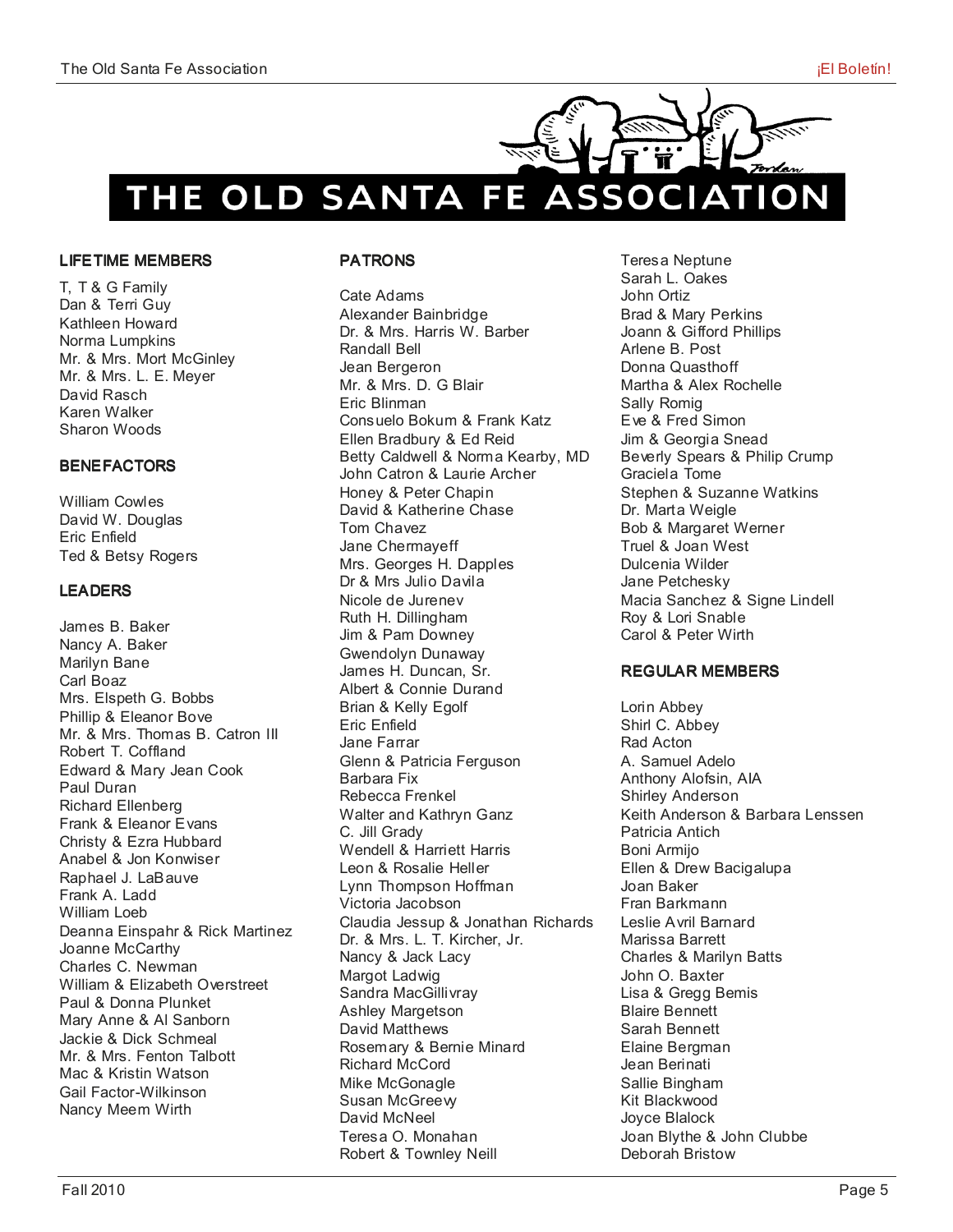Lowell & Shirley Brown Lynn Brown Amy Bunting Tish Butler Caroline Burnett Patricia Carlton Blair & Bill Cooper Lane Coulter & Jan Brooks Reggie Cox & Shirley Pearson Nancy Dahl Shirley Ross Davis Volker de la Harpe Rose Lou de Windt Walter Drew Brooke Dulaney Eleanor Eisenmenger Mary Lou Falion James C. Faris Patricia J. Feather Mr. & Mrs. William Field Andrea Fisher Joan M. Fox Elizabeth Fuller Jose Garcia Roque Garcia Jane Gaziano Sheila Gershen Gerie Gore Helen Graham Mary & Todd Granzow Teresa Greenfield Loren & Margaret Hall Siegfried Halus Jim Harrington Harriet Heltman Margaret A. Henkels Susan C. Herter Pierre Hirano Stanton H. Hirsch Peggy F. Humphreys Chester H. Johnson Susan Herbert Jones Louann C. Jordan John Kantner Raymond & Betty Kersting Stephen and Iris Klimczuk Bernie & Ethel Kolbor Joyce Krause La Nueva Casa Solana John Pen La Farge Ann Lacy Stanford Lehmberg Anne Lewis Maurice and Virginia Lierz Tim Lopez Jerry Martin John Mattson & Stephanie Greene Tim & Ann Maxwell Susan Mayer Patricia F. McCulloch

Gillian W. McHugh Bertha M. Medina Mrs. Barbara T. Meem Thomas Merlan & Frances Levine Elizabeth Millard Dwight Miller Ellen Miller Haydock Miller Charles & Edwina Milner Tom L. Moore Clyde & Martha Nichols Wayne Nichols Corina Nolting John Otter Carmen G. Pert Susan Phillips Sam & Diane Pick Steve Reed & Carolyn Lamb Kathleen Reidy Vel Richey-Rankin Cecilia Rios Rosemary Romero Brett Roorbach Fred Rowe William & Barbara Rugg Donna & John Rust Mr & Mrs. J.P. Schaumberg Dale Schrage Merry Schroeder Doug Schwartz Richard & Judith Sellars Marty Sewell Brian Skeele Rick & Layne Vickers Smith Lois Snyderman Gail P. Somota Tom Spray Louise L. Stuto Mr. & Mrs. Michael Sutin Corinne P. Sze Waite Thompson Bruce Throne Carolyn & Walter Trela Michael & Jane Trusty Karen Ushman & Peter Schanck D.D. Van Soelen Darlene Velicki Sally Ventres Alfred J. Walker Patrick Walker Johnette Ward Helen & Martin Weiss Debra Weissman & Laurel Knowles George & Peggy Wessler Elizabeth B. West Stephen Westheimer & Candace Kern Theodore Williams Laura F. Wilson Charles & Linda Winston Jan Wisniewski

Gary Wolff Annie & Phil Yarick William & Nancy Zeckendorf

#### **BUSINESSES**

Acton Architecture and Planning Altura Communications Architectural Alliance Inc. Barker Management LTD Building Ventures Unlimited Camera Shop of Santa Fe Canyon Neighborhood Association Cassutt Hays & Friedman Charter Bank Circle Jewel Property LLC Conron & Woods Architects Coronado Paint & Decorating Crocker Ltd. David & Janice Matthews Design With Nature DeWindt & Associates Dressman's Gifts Fabu-Wall-Ous Solutions, LLC Feather & Gill Design First Natl Bank of Santa Fe Jeff Fornaciari Hobler & Garrity Hokanson Capital Mgmt, Inc. John T. Midyette III Karen Walker Real Estate Kokopelli Property Management La Nueva Casa Solana La Vereda Compound Homeowners Assn. Leonard Katz The Management Group/Todd Davis Melanie Peters & Associates Monroe Gallery New Mexico Bank & Trust Payson-Denney Architects The Piñon Group Pranzo Italian Grill Quiet Title Co LLC Quinn Southwest Rancho Jacona River Associates LLC Santa Fe School of Cooking Signe M. Bergman Suby Bowden & Assoc, LLC Susan Harris Realty Tigges Planning Consultants Inc Tony Ivey & Associates Veneklasen Property Management Victor Johnson Architects Watson Conserves Western Equities Inc. Zago Papers Zephyr Clothing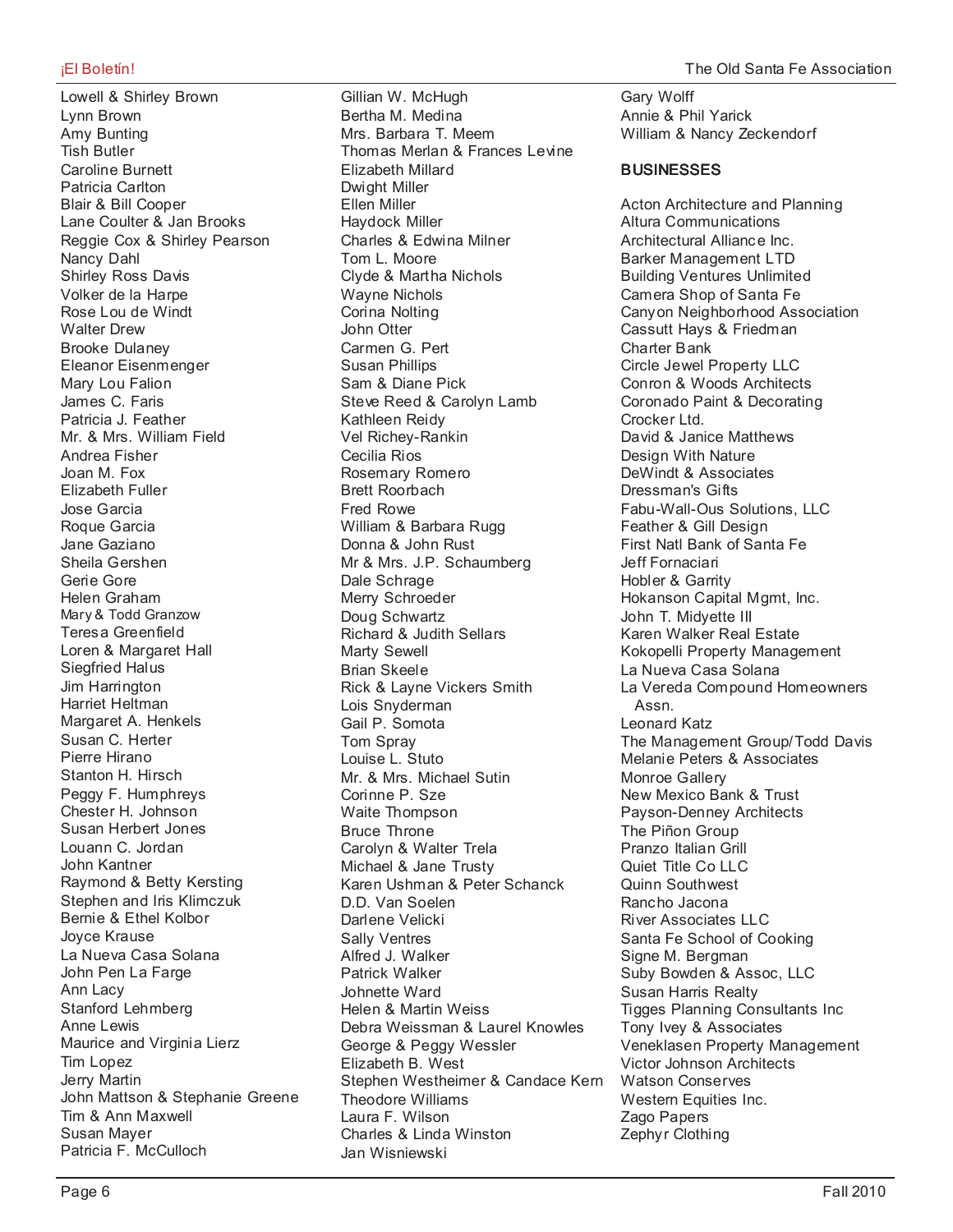## OSFA Efforts in 2010

#### **January**

- OSFA supports the proposed city requirement that historic district sidewalks, curbs and gutters be earth-colored. The City Council votes to approve the requirement.
- OSFA studies the proposed installation of large historic markers in the Santa Fe River Parkway.

#### **February**

- OSFA Board of Directors meets with Claudia Borchert, Water Resources Manager for the City of Santa Fe, to discuss the organization's continuing interest in the Santa Fe River.
- OSFA asks the Historic Design Review Board to table consideration of the installation of historic markers in the Santa Fe River Parkway while attempts are made to reduce their proposed size. The board agrees.

#### **March**

- OSFA co-sponsors a second presentation of Beneath the City Different: The Archaeology of Santa Fe after the first presentation sold out.
- OSFA member Pen La Farge is named to Plaza Roundtable, which is created by the City to discuss Plaza use and its protection.

#### April

- OSFA joins state-organized committee to examine potential sites and architectural styles for a new state office building near the Capitol. This was a result of OSFA's successful efforts in passage of HB 360, creating a process for examining the impact of state government building projects on historic districts.
- OSFA begins discussing the impact of proposed Santa Fe Public School closings on the subsequent possibilities for use and /or sale of those school buildings.

#### **May**

- OSFA accepts plaque from the Historic Santa Fe Foundation recognizing the importance of the Irene Von Horvath house on Canyon Road.
- OSFA opens the Irene Von Horvath house to the public as part of the Historic Santa Fe Foundation's annual tour of historic homes.
- OSFA co-hosts with the City of Santa Fe and the Historic Santa Fe Foundation the annual Heritage Preservation Awards ceremony and presents its awards (article in this issue).

OSFA joins CommUNITY Day on the Plaza.

#### June

- OSFA board of directors meets with Matthew O'Reilly, City of Santa Fe Land Use Director, to discuss citywide issues of concern to OSFA, including annexation and escarpment protection concerns.
- OSFA co-hosts a public talk on the Historic Women Markers initiative which will place markers honoring more than 50 women around New Mexico.

#### July

OSFA supports City of Santa Fe initiative to create an ordinance requiring the Santa Fe Public Schools and Santa Fe County to comply with city historic preservation requirements.

#### August

OSFA continues its involvement with proposed city ordinances regarding the schools and Santa Fe County, the escarpment ordinance, and the Plaza.

The Irene Von Horvath house, a gift to OSFA, was recognized for its historic importance with a plaque from the Historic Santa Fe Foundation.

Throughout the year, OSFA was involved in the rewriting of city ordinances that will further protect Santa Fe's character.

OSFA supported a city ordinance amendment requiring other governmental entities to comply with city historic design codes.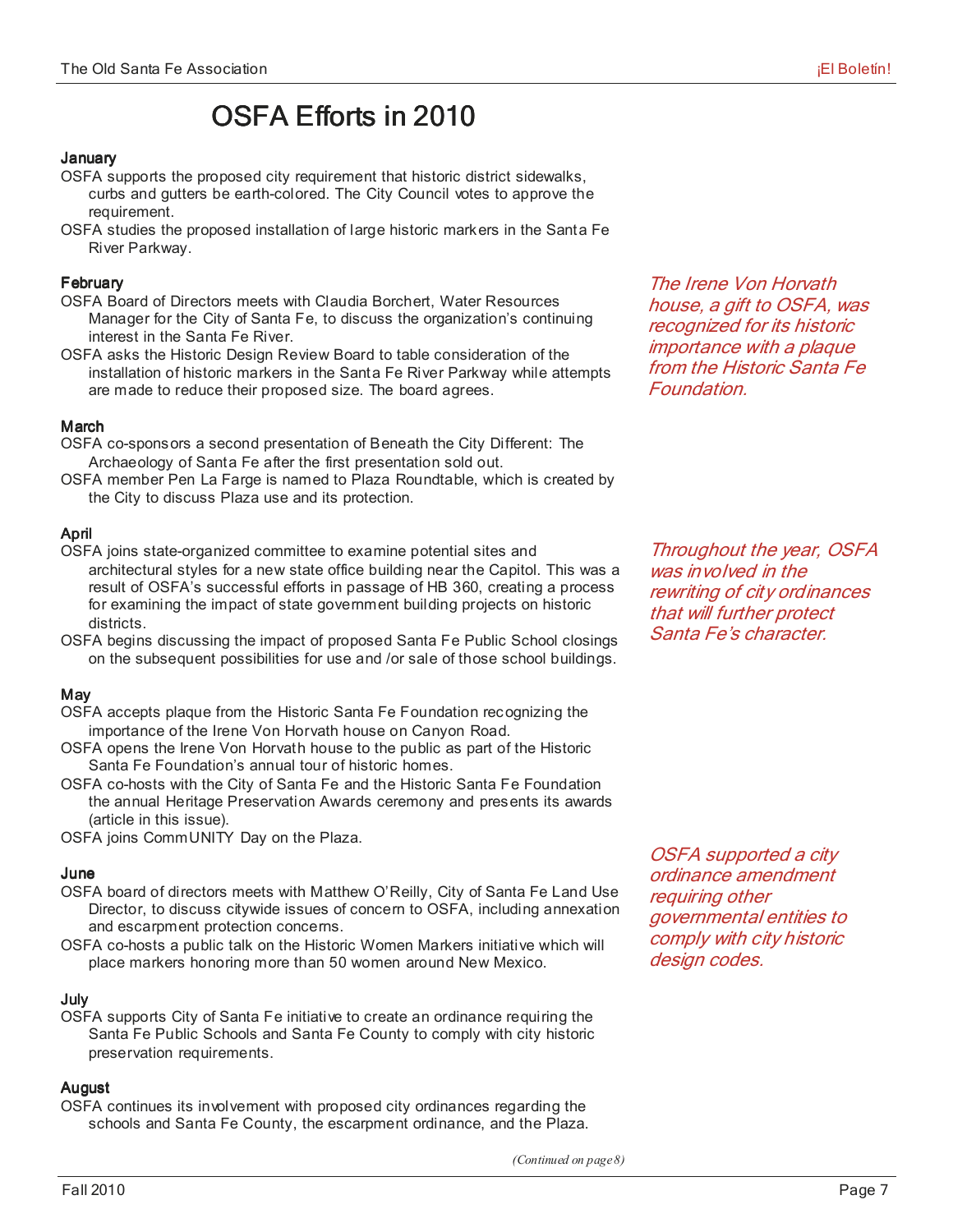#### *OSFA Efforts (Continued from page 7)*

#### September

OSFA board member Tom Spray appointed to planning commission.

- OSFA board members are involved in discussions about the future of the Manderfield School on Canyon Road.
- OSFA joins neighborhood to oppose requested variance for the unpermitted excavation of land on Camino de las Animas.

#### **October**

- OSFA board votes to support the adoption of a new ethics ordinance by the City of Santa Fe.
- OSFA is asked to visit St. Catherine Indian School and discuss future plans for the property, including possible demolition of historic buildings. Discussions still ongoing.
- OSFA opposes an appeal of a Historic Design Review Board decision regarding the height of new pilasters at an Old Santa Fe Trail home. The appeal is denied.

# **Message From the President**

As 2010 nears its final days, it's a time for reflection on the events of the past year. Major projects, such as the Drury Hotel, on which OSFA had advised, are now on hold due to the nation's and New Mexico's poor economic condition. However, there still has been plenty going on that will affect quality of life in Santa Fe.

This year, OSFA saw the effect of House Bill 360 as we were invited to participate in the planning of a new state office building near the capitol. In 2009, OSFA worked hard to develop and pass this important bill, which requires state government to consider historic district codes when planning state projects.

Throughout 2010, OSFA has been involved in supporting and refining local ordinances. Board members worked with city councilors on creating a bill that requires the public schools and Santa Fe County to comply with historic building codes. Others have

participated in or monitored proposed changes to the city's land use code and the escarpment ordinance. The OSFA board also decided that support for new city ethics legislation was appropriate. Some may ask if that is within OSFA's mission, but we see it as important to "…promoting the prosperity and welfare of the city and county of Santa Fe…" Obviously, the mission statement of our founders encourages OSFA to be involved in more than the preservation of buildings.

OSFA will continue to be involved in the "politics" of legislation in 2011. We believe that our successful efforts to date will offer increased protection for the cultural elements of Santa Fe that we value.

Yours,

Tim Maxwell



OSFA joined with neighbors and the Historic Design Review Board in opposing appeals and variance requests for various projects.

This year, OSFA saw the effect of House Bill 360 as we were invited to participate in the planning of a new state office building near the capitol.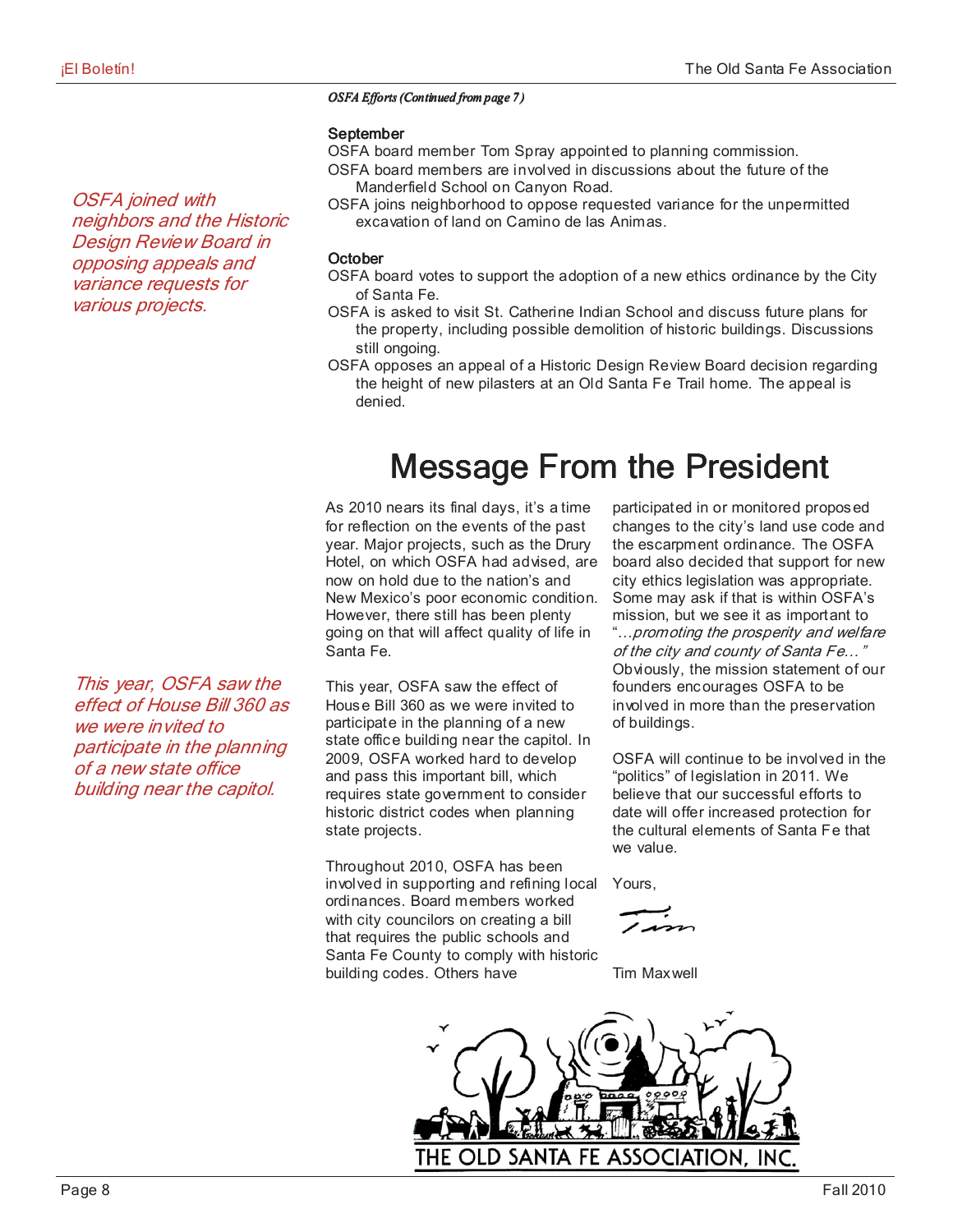### OSFA Treasurer Named to Planning Commission

Tom Spray, a member of the OSFA board of directors since 2005, was recently appointed by Mayor David Coss to the City of Santa Fe Planning Commission. He has been active as a volunteer in many Santa Fe organizations, including IMPACT Personal Safety, the Music on the Hill Committee at St. John's College, and is a past chairman of the Santa Fe Affordable Housing Roundtable.

Tom was born and raised in Los Angeles, and graduated from Loyola University of Los Angeles with a BBA degree. He also received an MBA from the University of Southern California, and an MA from the University of Wisconsin. Tom spent many years in

the field of arts management, serving as general manager for the Tony awardwinning South Coast Repertory in Costa Mesa, California; Managing Director of the Tony-award winning Alley Theatre in Houston, Texas; executive director of Spirit Square Center for the Arts in Charlotte, North Carolina; and president of the Ordway Music Theatre in St. Paul Minnesota.

After moving permanently to Santa Fe, Tom started a new career in social services as the executive director of Open Hands. Tom is now the owner of A3 Management LLC, providing management support to participants in the creation of the built environment owners, designers and builders.

| <b>MAYOR AND</b>    |
|---------------------|
| <b>CITY COUNCIL</b> |

| Mayor David Coss                                            | 670-5392             |
|-------------------------------------------------------------|----------------------|
| District 1<br>Patti Bushee<br>Chris Calvert                 | 982-1270<br>913-0359 |
| District 2<br>Rosemary Romero<br>Rebecca Wurzburger         | 982-9805<br>982-6351 |
| District 3<br>Miquel Chavez<br>Camichael Dominguez 231-2052 | 984-8125             |
| District 4<br>Matthew Ortiz<br>Ron Trujillo                 | 231-2592<br>795-1052 |

# PLEASE TAKE TIME TO RENEW

OSFA is working hard to protect the things about Santa Fe that we all care about, but we need your support. We're listing everyone who has been a member during the past few years, but some of you aren't current. If you see a date older than 2010 on your mailing label, we'd like to have you back. Please rejoin. Our deepest thanks to those who continue to support our efforts.

# New Visibility for OSFA!

Our OSFA board received a nice surprise a couple of months ago. Vicepresident, Rad Acton, presented each of us with an OSFA decal –to our knowledge the first in our organization's long history. Of course, we've always been proud to belong to the oldest preservation group in Santa Fe. But much of what we do is behind the scenes. No longer! This Old Santa Fe Association now has a new visibility on car windows around town. We like it so much we want to share it with you, with our thanks for your support.

Like many OSFA projects, this one takes a bit of patience and perseverance. It has adhesive front and back, and the good news is that makes it removable. No scraping needed, and it can be affixed on either the clean outside or the *clean* inside of the car window. The "patience" part comes in making sure that you take the time to press it enough to make sure it adheres. Start in the middle and press up, down and all around. Repeat a couple of times, and that should do it!

### SANTA FE COUNTY **COMMISSIONERS**

 Harry B. Montoya Commissioner, District 1 (505) 986-6200 hmontoya@co.santa-fe.nm.us

 Virginia Vigil Chair, Board of County **Commissioners**  Commissioner, District 2 (505) 995-2755 vvigil@co.santa-fe.nm.us

 Mike D. Anaya Commissioner, District 3 (505) 986-6200 manaya@co.santa-fe.nm.us

 Kathy Holian Commissioner, District 4 986-6200 kholian@santafecounty.org

 Liz Stefanics Commissioner, District 5 986-6210 lstefanics@co.santa-fe.nm.us